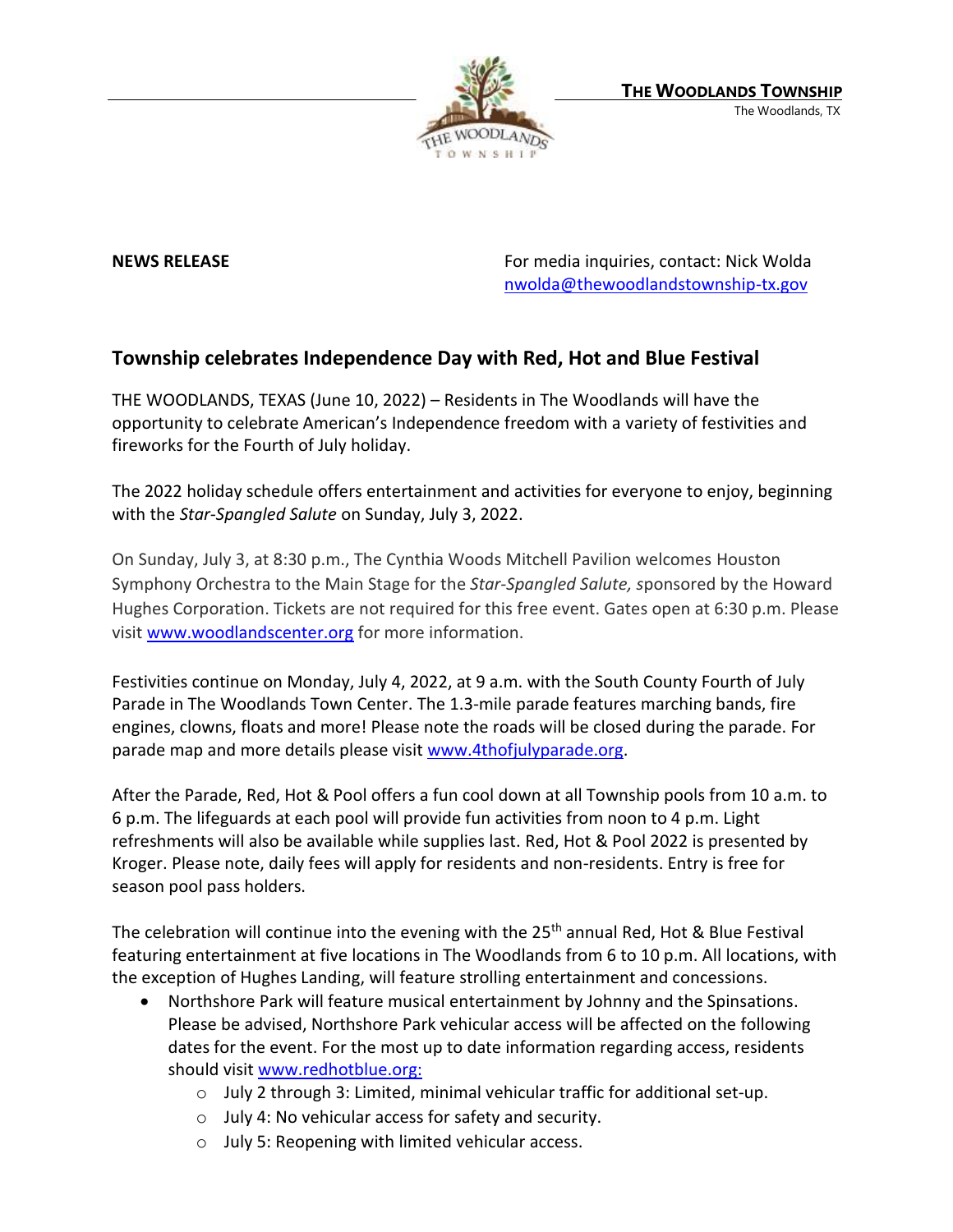

- Town Green Park will have two stages for music from Rock Hound and Redd Sky Band.
- Waterway Square Park will include live music by Time Warp and the Fourth of July Parade Awards at 7 p.m.
- Rob Fleming Park will have live music by Common Ground. Due to limited parking in the Rob Fleming Park area, residents are encouraged to walk or bike to the event.
- Hughes Landing will feature musical entertainment from John Barraza Project.

The annual celebration will culminate with an 18-minute Fireworks Extravaganza at approximately 9:30 p.m. with four launch locations. Residents can enjoy both the sights and sounds of the fireworks extravaganza by tuning into KSTAR Country 99.7 FM, which will broadcast the choreographed patriotic soundtrack for the 2022 event.

- Adjacent to Northshore Park: Primary fireworks display near Lake Woodlands.
- Town Green Park: Secondary close-proximity (special effects) display. Please note there may be limited visibility of the primary display at Town Green Park due to trees and buildings.
- Waterway Square District: Fireworks display near Timberloch Place and Waterway Avenue.
- Rob Fleming Park: Fireworks display in the Village of Creekside Park.

Coolers, picnic baskets and lawn chairs are permitted. A variety of concessions and beverages will be available for purchase. Glass, oversized beach umbrellas and pop-up tents are prohibited.

The Red, Hot & Blue celebration is sponsored by Waste Management, The Howard Hughes Corporation® and America's ER + Urgent Care.

Vendor applications are still being accepted for the event. Applications are due by Friday, June 24, 2022, and available at [www.redhotblue.org.](http://www.redhotblue.org/) For more details, updates and parking information, please visit [www.redhotblue.org](http://www.redhotblue.org/) or follow The Woodlands Township Parks and Recreation Department on Facebook at [www.facebook.com/townshipparksandrec.](http://www.facebook.com/townshipparksandrec)

As the Fourth of July holiday nears, residents are reminded that The Woodlands Covenants strictly prohibit the sale or use of home fireworks and sparklers of any kind in The Woodlands neighborhoods.

For more information about The Woodlands Township, please visit [www.thewoodlandstownship-tx.gov](http://www.thewoodlandstownship-tx.gov/) or call 281-210-3800.